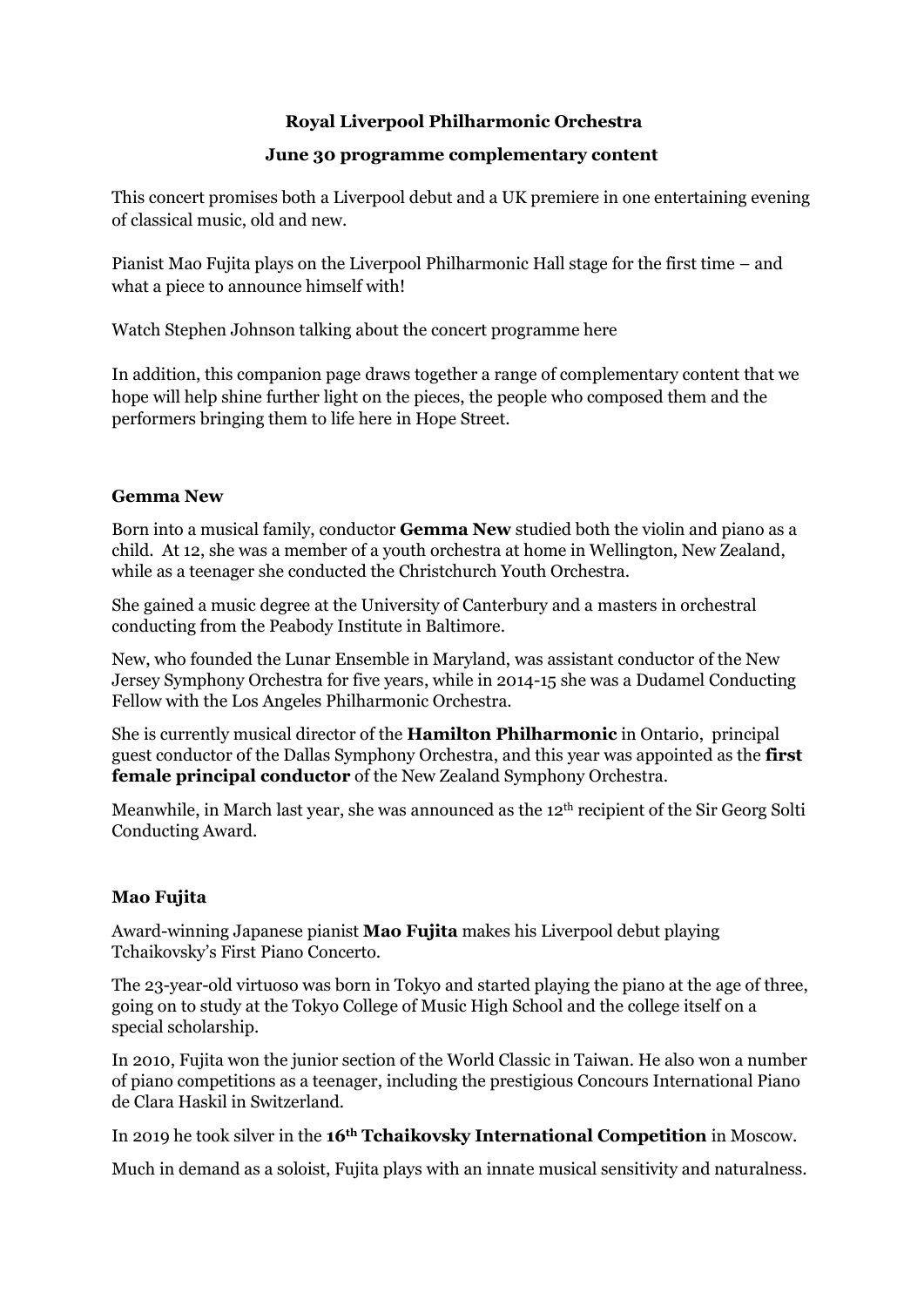In November 2021, he signed an exclusive multi-album recording deal with **Sony Classical International**. An eagerly anticipated recording of Mozart's complete piano sonatas is due to be released this autumn.

Future engagements include next month's Verbier Festival.

# **Aaron Jay Kernis**

Pulitzer Prize and Grammy Award-winning composer **Aaron Jay Kernis** was born in Philadelphia in 1960, and learned violin and piano before starting to compose at the age of 13.

He studied composition with John Adams at the San Francisco Conservatory, and undertook further studies at the Manhattan School of Music and Yale University.

In 1983, his work *Dream of the Morning Sky* was premiered by the New York Philharmonic.

Along with writing around 30 works for orchestra – including concertos for cello, violin, flute and **toy piano**– Kernis has also composed choral works, solo keyboard pieces and music for chamber ensembles.

*Musica Celestis* dates from 1990 and is based on the second movement of his string quartet.

# **Pyotr Tchaikovsky**

In 1874, **Pyotr Ilyich Tchaikovsky** was a 34-year-old professor at the Moscow Conservatory, where his boss – and the Conservatory's founder – was a certain **Nikolai Grigoryevich Rubinstein**.

While he had produced two symphonies, string quartets and a number of piano pieces and songs - along with his opera *The Voyevoda* – Tchaikovsky remained near the start of his composing career. The works that have made him arguably the world's most popular Russian composer were still inside his head.

One of those pieces was his *Piano Concerto No 1 in B-flat minor*, which he started working on during an intensive period of composition in the latter months of 1874, hoping Rubinstein would agree to play it.

Tchaikovsky showcased the work to Rubinstein and some friends on Christmas Eve – but he didn't get the response he was hoping for.

His mentor eviscerated what would go on to become Tchaikovsky's first great musical success. Its composer vowed he would 'not change a note' and offered it to Hans von Bülow instead, who **premiered the piece in Boston** in 1875.

# **Did you know? Tchaikovsky was a big fan of foraging for mushrooms and would search the woods and fields around his home at Klin, northwest of Moscow.**

# **Katherine Balch**

American composer **Katherine Balch** has been referred to as "some kind of musical Thomas Edison", and her work described as capturing the magic of everyday sounds and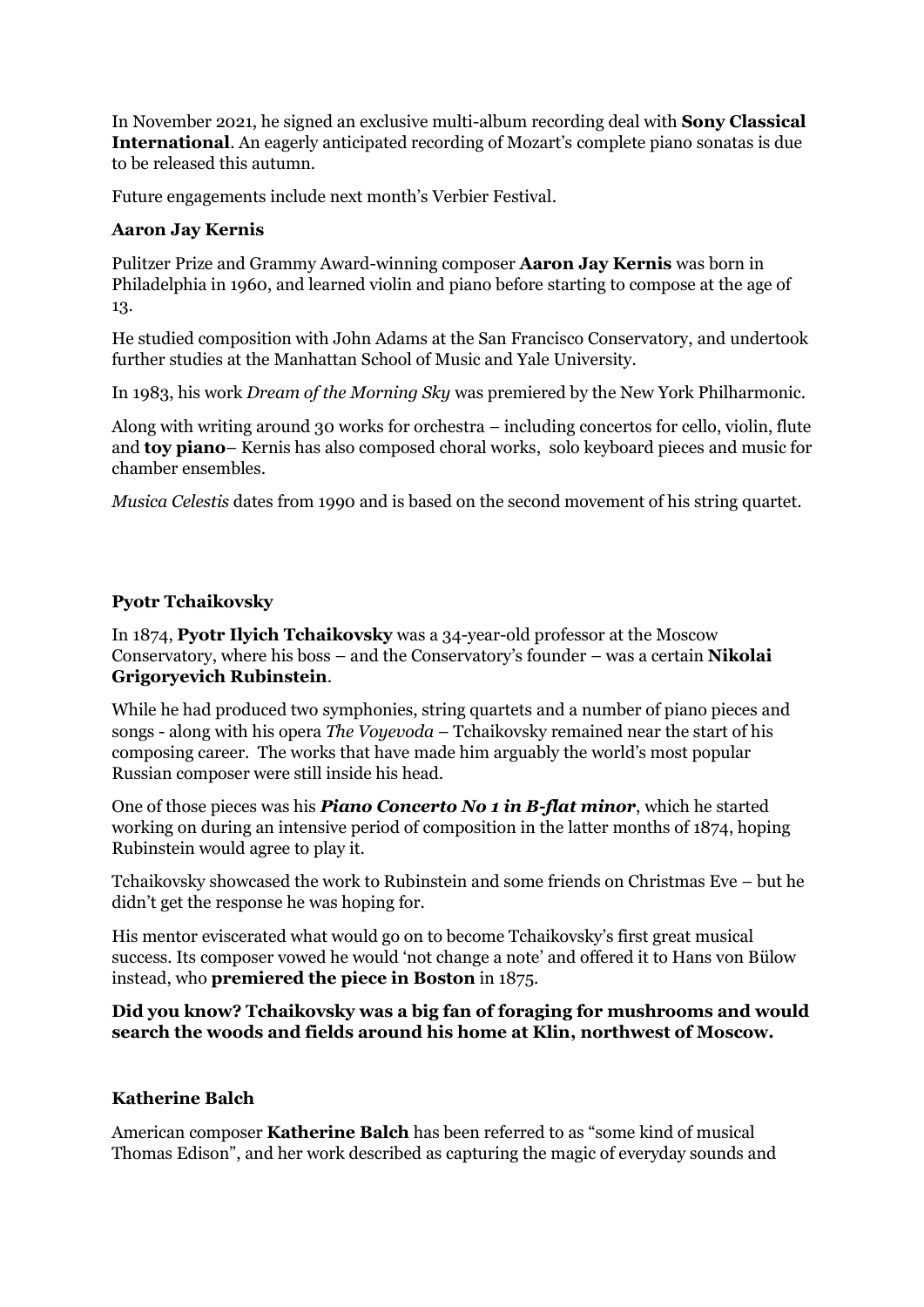inviting audiences into a sonic world characterised by imagination, discovery and a rich diversity of styles.

She is often inspired by literature, nature and science.

Balch, who was born in San Diego in 1991, studied at Yale School of Music, where one of her tutors was Aaron Jay Kernis.

She is the winner of a number of composition prizes and scholarships. The first female composer-in-residence for the California Symphony Orchestra and composer-in-residence for **Young Concert Artists**, in 2020 she was the recipient of the Dallas Symphony Orchestra's Women in Classical Music Symposium Career Advancement Award.

**Like a Broken Clock**, receiving its UK premiere at this concert, was composed in 2018 and its title comes from a lyric in Joanna Newsom's song, *In California*.

#### **Robert Schumann**

**Robert Schumann's** Third Symphony was composed shortly after he, wife Clara and their brood of seven children moved to Düsseldorf in 1850, where he took up the position of municipal music director.

Schumann was reportedly enthusiastic about his new job and received a warm welcome from the prosperous Rhinelanders, although the family's city centre **accommodation was so noisy** it disturbed Schumann's composing.

His Third Symphony was inspired by Cologne's magnificent cathedral – which impressed the composer on two trips to the city – and would garner the moniker '*Rhenish*'.

Although it is described as his third symphony, the *Rhenish* was actually his last – his Fourth Symphony having been nominally completed in 1841 before being heavily revised by its composer a decade later.

#### **About the Music**

#### **Aaron Jay Kernis (b. 1960):** *Musica Celestis*

Composed: 1990

First Performed: 30 March 1992, Sinfonia San Francisco, cond. Ransom Wilson

In the late 1980s, when the music of the American composer Aaron Jay Kernis first began to be heard in this country, modernism was still very much the orthodoxy, and there were dark mutterings amongst some critics about how shamefully lyrical and (worse still) tonal it was. Yet decades later, it has stood the test of time very well indeed. *Musica Celestis* ('Heavenly Music') was originally the slow movement of Kernis' String Quartet, composed in 1990, but it went down so well that Kernis arranged it as a separate piece for string orchestra. Medieval religious music, especially that of the mystic Hildegard of Bingen, left a deep imprint on *Musica Celestis*, but it doesn't sound in any way archaic. Its serene, soaring joyousness is very much for our times – especially such dark times as we find ourselves in now.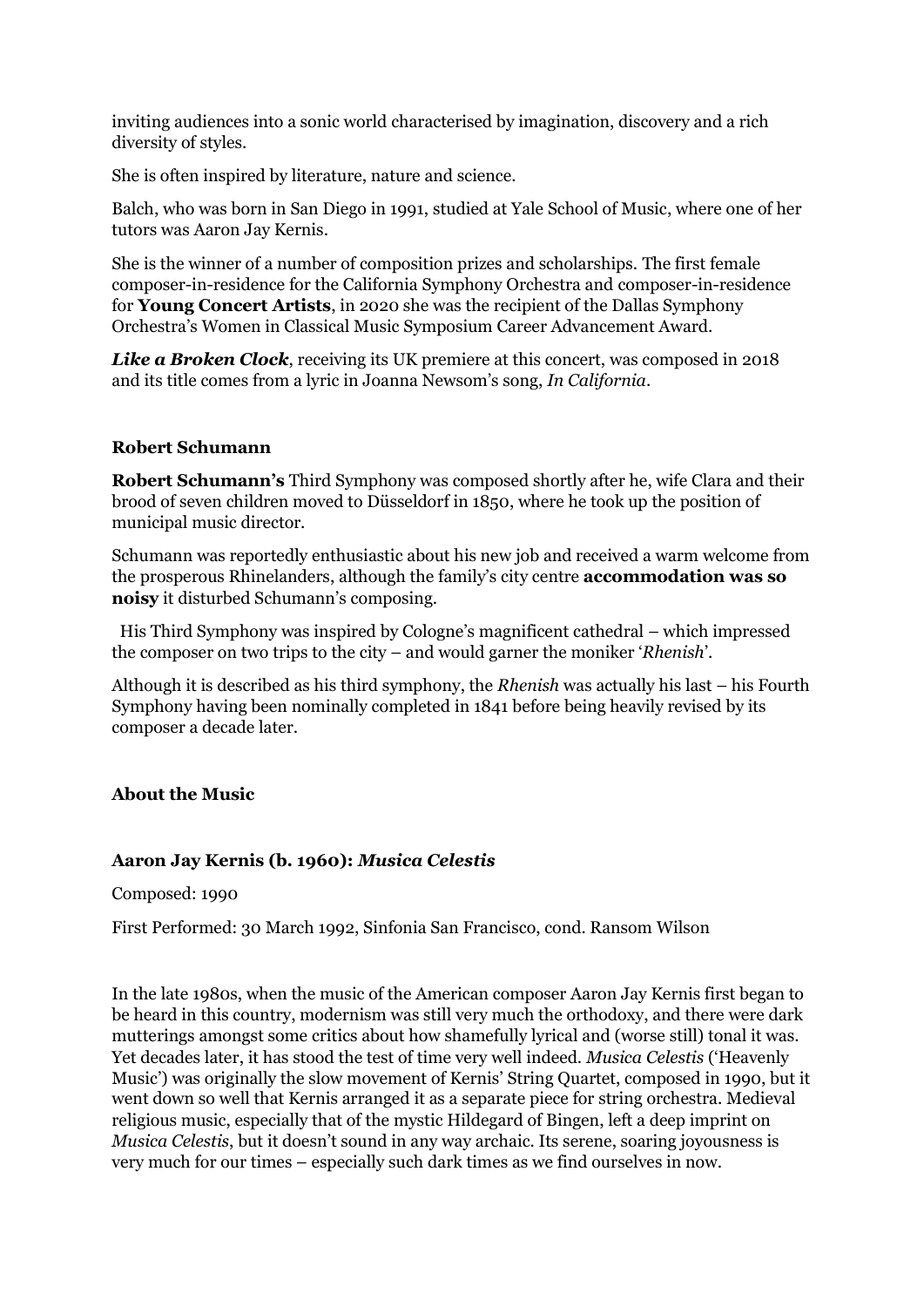# **Pyotr Tchaikovsky (1840-93): Piano Concerto No I in B-flat minor, op 23**

- 1. Allegro non troppo e molto maestoso Allegro con spirito
- 2. Andantino semplice Prestissimo Tempo 1
- 3. Allegro con fuoco

Composed: 1874-5

First Performed: 25 October 1975, Boston, Hans von Bülow (soloist), cond. Benjamin Johnson Lang.

Tchaikovsky's First Piano Concerto is one of this ever-popular composer's most popular works,brimming over with passion, drama, brilliance and glorious melodies. Tchaikovsky hoped that his influential friend, Russian pianist and composer Nikolai Rubinstein, would introduce it to the world in Moscow, but Rubinstein's reaction was crushing: he tore into the score, not just criticising it but even mocking it savagely. Fortunately, the hyper-sensitive Tchaikovsky kept faith and showed it to another famous pianist, the German Hans von Bülow, who was thrilled by it – 'so original and noble', he wrote. He arranged a premiere in America, where it was such a success that the finale was encored.

The Concerto's most famous theme, a superb, long-breathed tune, is heard at the beginning, where it goes through a short sequence of variations – and then never returns. A few critics have grumbled about this, but there's plenty more colour, thrilling theatre and above all fabulous lyricism to come. The first movement is a long, gripping darkness-to-light drama, after which comes a lovely wistful pastoral interlude (but with a few virtuoso fireworks at its climax). Then comes the stunning finale, in which soloist and orchestra battle it out to a thrilling conclusion, crowned by yet another memorable tune. No wonder this Concerto remains one of the supreme challenges in the repertoire.

#### **Katherine Balch (b. 1991):** *like a broken clock* **(UK premiere)**

Composed: 2018

First Performed: 5 May 2018, Lesher Centre California, California Symphony Orchestra cond. Donato Cabera

Like her teacher Aaron Jay Kernis, Katherine Balch has a way of engaging directly with her audience – you don't have to know anything about the music to be captivated by its fantastical sonorities and textures. The idea for *like a broken clock* came from a pop song by Joanna Newsom called *In California*, which contains the lovely lines 'like a little clock / that trembles on the edge of the hour / only ever calling out Cuckoo Cuckoo'. The idea of a clock that was somehow off kilter, its rhythms not quite synching, set Balch's mind working in intriguing new directions. Strikingly, there are no modern 'colour' instruments in *like a broken clock* – no exotic percussion or unusual woodwinds. Balch creates her weird panoply of 'sputters, ticks and clangs' using only the instruments used by Tchaikovsky and Schumann in tonight's companion works.

#### **Robert Schumann (1810-56): Symphony No 3 in E flat major, op 97 ('***Rhenish***')**

1. Lebhaft [Lively]